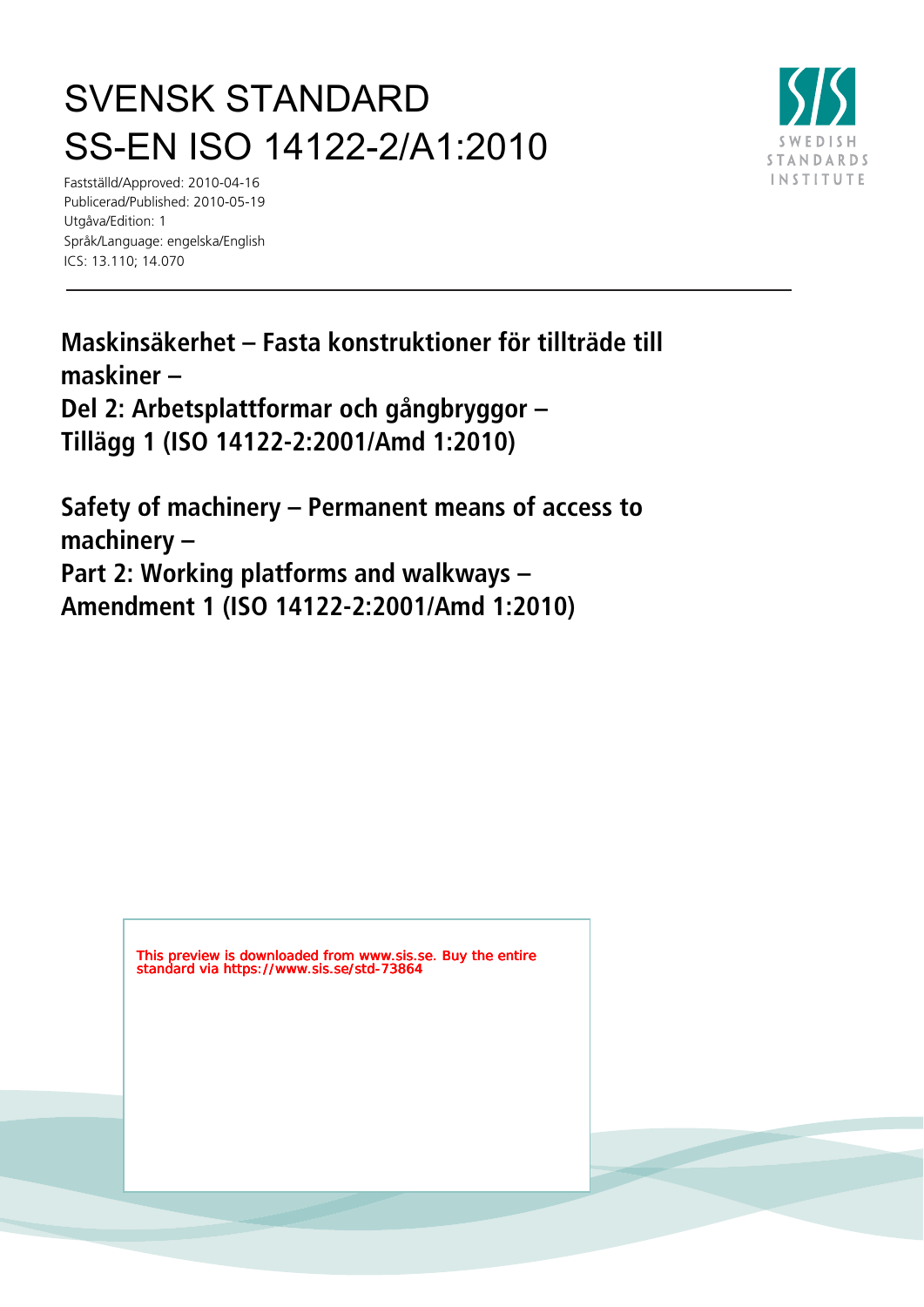# Standarder får världen att fungera

*SIS (Swedish Standards Institute) är en fristående ideell förening med medlemmar från både privat och offentlig sektor. Vi är en del av det europeiska och globala nätverk som utarbetar internationella standarder. Standarder är dokumenterad kunskap utvecklad av framstående aktörer inom industri, näringsliv och samhälle och befrämjar handel över gränser, bidrar till att processer och produkter blir säkrare samt effektiviserar din verksamhet.* 

#### **Delta och påverka**

Som medlem i SIS har du möjlighet att påverka framtida standarder inom ditt område på nationell, europeisk och global nivå. Du får samtidigt tillgång till tidig information om utvecklingen inom din bransch.

### **Ta del av det färdiga arbetet**

Vi erbjuder våra kunder allt som rör standarder och deras tillämpning. Hos oss kan du köpa alla publikationer du behöver – allt från enskilda standarder, tekniska rapporter och standardpaket till handböcker och onlinetjänster. Genom vår webbtjänst e-nav får du tillgång till ett lättnavigerat bibliotek där alla standarder som är aktuella för ditt företag finns tillgängliga. Standarder och handböcker är källor till kunskap. Vi säljer dem.

### **Utveckla din kompetens och lyckas bättre i ditt arbete**

Hos SIS kan du gå öppna eller företagsinterna utbildningar kring innehåll och tillämpning av standarder. Genom vår närhet till den internationella utvecklingen och ISO får du rätt kunskap i rätt tid, direkt från källan. Med vår kunskap om standarders möjligheter hjälper vi våra kunder att skapa verklig nytta och lönsamhet i sina verksamheter.

**Vill du veta mer om SIS eller hur standarder kan effektivisera din verksamhet är du välkommen in på www.sis.se eller ta kontakt med oss på tel 08-555 523 00.**

# Standards make the world go round

*SIS (Swedish Standards Institute) is an independent non-profit organisation with members from both the private and public sectors. We are part of the European and global network that draws up international standards. Standards consist of documented knowledge developed by prominent actors within the industry, business world and society. They promote cross-border trade, they help to make processes and products safer and they streamline your organisation.*

### **Take part and have influence**

As a member of SIS you will have the possibility to participate in standardization activities on national, European and global level. The membership in SIS will give you the opportunity to influence future standards and gain access to early stage information about developments within your field.

### **Get to know the finished work**

We offer our customers everything in connection with standards and their application. You can purchase all the publications you need from us - everything from individual standards, technical reports and standard packages through to manuals and online services. Our web service e-nav gives you access to an easy-to-navigate library where all standards that are relevant to your company are available. Standards and manuals are sources of knowledge. We sell them.

### **Increase understanding and improve perception**

With SIS you can undergo either shared or in-house training in the content and application of standards. Thanks to our proximity to international development and ISO you receive the right knowledge at the right time, direct from the source. With our knowledge about the potential of standards, we assist our customers in creating tangible benefit and profitability in their organisations.

**If you want to know more about SIS, or how standards can streamline your organisation, please visit www.sis.se or contact us on phone +46 (0)8-555 523 00**



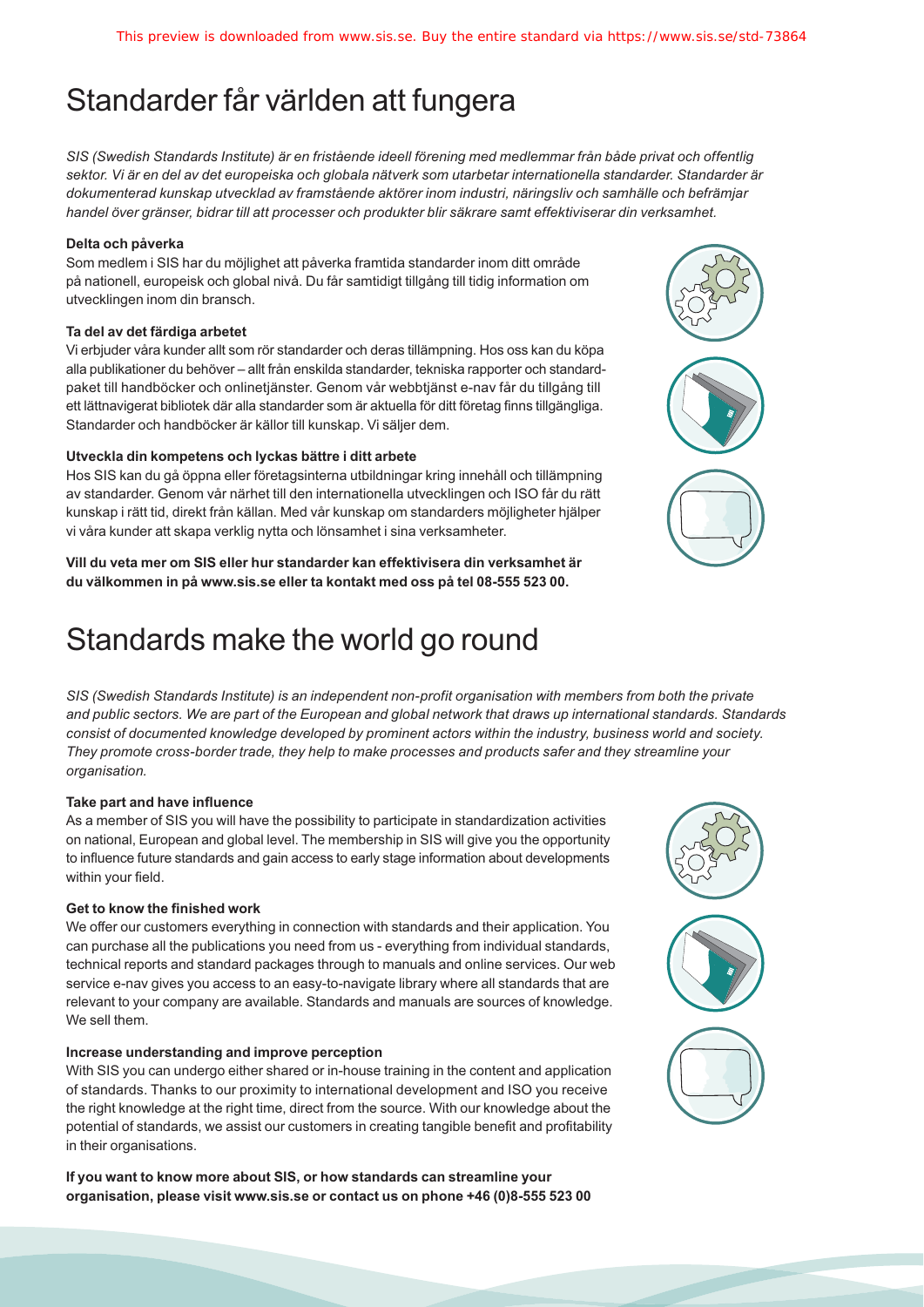Europastandarden EN ISO 14122-2:2001/A1:2010 gäller som svensk standard. Detta dokument innehåller den officiella engelska versionen av EN ISO 14122-2:2001/A1:2010.

The European Standard EN ISO 14122-2:2001/A1:2010 has the status of a Swedish Standard. This document contains the official English version of EN ISO 14122-2:2001/A1:2010.

© Copyright/Upphovsrätten till denna produkt tillhör SIS, Swedish Standards Institute, Stockholm, Sverige. Användningen av denna produkt regleras av slutanvändarlicensen som återfinns i denna produkt, se standardens sista sidor.

© Copyright SIS, Swedish Standards Institute, Stockholm, Sweden. All rights reserved. The use of this product is governed by the end-user licence for this product. You will find the licence in the end of this document.

*Upplysningar om sakinnehållet i standarden lämnas av SIS, Swedish Standards Institute, telefon 08-555 520 00. Standarder kan beställas hos SIS Förlag AB som även lämnar allmänna upplysningar om svensk och utländsk standard.*

*Information about the content of the standard is available from the Swedish Standards Institute (SIS), telephone +46 8 555 520 00. Standards may be ordered from SIS Förlag AB, who can also provide general information about Swedish and foreign standards.*

Denna standard är framtagen av kommittén för Maskinsäkerhet, SIS/TK 282.

Har du synpunkter på innehållet i den här standarden, vill du delta i ett kommande revideringsarbete eller vara med och ta fram andra standarder inom området? Gå in på www.sis.se - där hittar du mer information.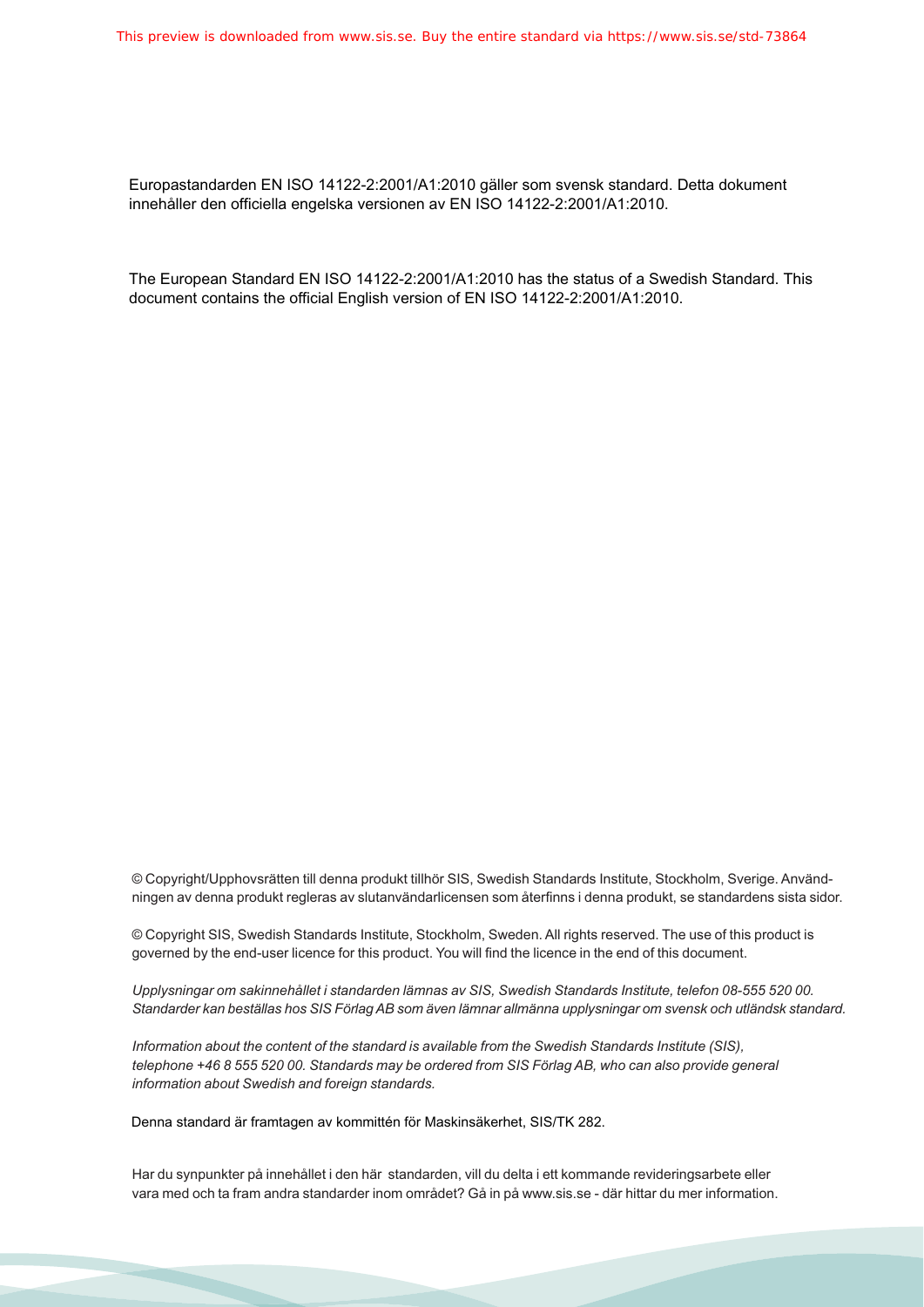This preview is downloaded from www.sis.se. Buy the entire standard via https://www.sis.se/std-73864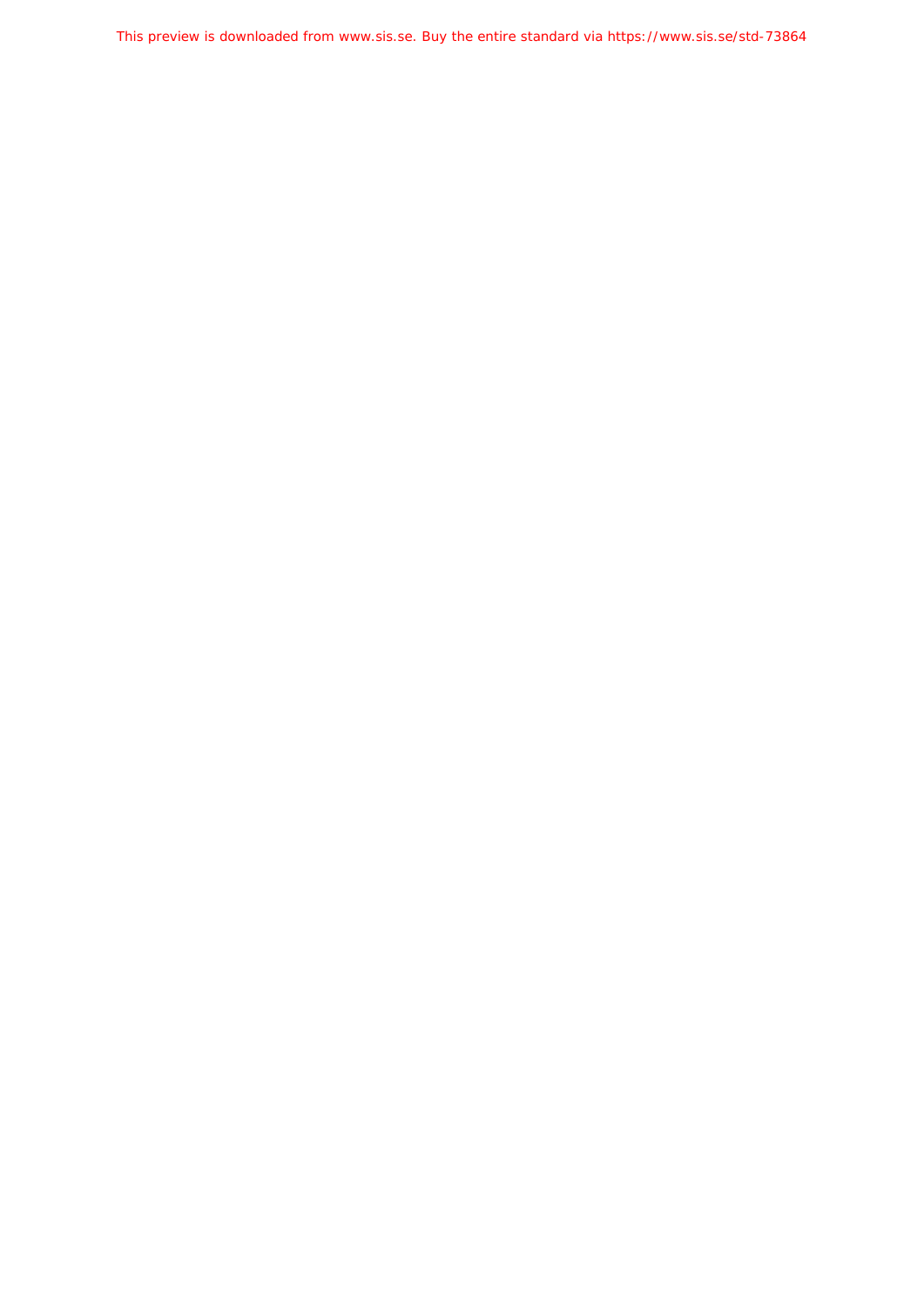# EUROPEAN STANDARD NORME EUROPÉENNE EUROPÄISCHE NORM

### **EN ISO 14122-2:2001/A1**

April 2010

ICS 13.110

English Version

### Safety of machinery - Permanent means of access to machinery - Part 2: Working platforms and walkways - Amendment 1 (ISO 14122-2:2001/Amd 1:2010)

Sécurité des machines - Moyens d'accès permanents aux machines - Partie 2: Plates-formes de travail et passerelles - Amendement 1 (ISO 14122-2:2001/Amd 1:2010)

 Sicherheit von Maschinen - Ortsfeste Zugänge zu maschinellen Anlagen - Teil 2: Arbeitsbühnen und Laufstege - Änderung 1 (ISO 14122-2:2001/Amd 1:2010)

This amendment A1 modifies the European Standard EN ISO 14122-2:2001; it was approved by CEN on 14 April 2010.

CEN members are bound to comply with the CEN/CENELEC Internal Regulations which stipulate the conditions for inclusion of this amendment into the relevant national standard without any alteration. Up-to-date lists and bibliographical references concerning such national standards may be obtained on application to the CEN Management Centre or to any CEN member.

This amendment exists in three official versions (English, French, German). A version in any other language made by translation under the responsibility of a CEN member into its own language and notified to the CEN Management Centre has the same status as the official versions.

CEN members are the national standards bodies of Austria, Belgium, Bulgaria, Croatia, Cyprus, Czech Republic, Denmark, Estonia, Finland, France, Germany, Greece, Hungary, Iceland, Ireland, Italy, Latvia, Lithuania, Luxembourg, Malta, Netherlands, Norway, Poland, Portugal, Romania, Slovakia, Slovenia, Spain, Sweden, Switzerland and United Kingdom.



EUROPEAN COMMITTEE FOR STANDARDIZATION COMITÉ EUROPÉEN DE NORMALISATION EUROPÄISCHES KOMITEE FÜR NORMUNG

**Management Centre: Avenue Marnix 17, B-1000 Brussels** 

© 2010 CEN All rights of exploitation in any form and by any means reserved worldwide for CEN national Members.

Ref. No. EN ISO 14122-2:2001/A1:2010: E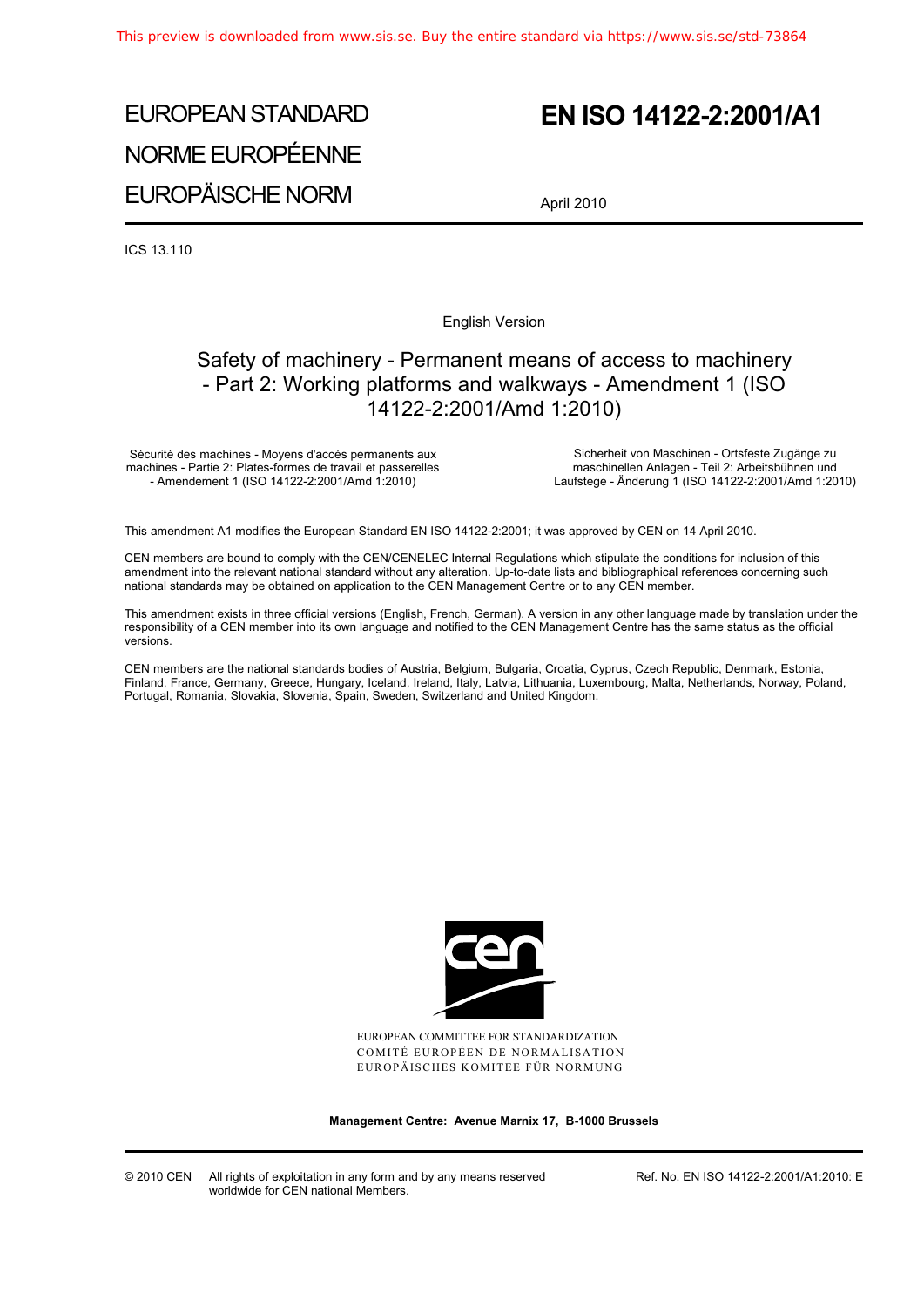### **Foreword**

This document (EN ISO 14122-2:2001/A1:2010) has been prepared by Technical Committee ISO/TC 199 "Safety of machinery" in collaboration with Technical Committee CEN/TC 114 "Safety of machinery" the secretariat of which is held by DIN.

This European Standard shall be given the status of a national standard, either by publication of an identical text or by endorsement, at the latest by October 2010, and conflicting national standards shall be withdrawn at the latest by October 2010.

Attention is drawn to the possibility that some of the elements of this document may be the subject of patent rights. CEN [and/or CENELEC] shall not be held responsible for identifying any or all such patent rights.

This document has been prepared under a mandate given to CEN by the European Commission and the European Free Trade Association, and supports essential requirements of EU Directives.

For relationship with EU Directives, see informative Annex ZA and ZB, which are integral parts of this document.

According to the CEN/CENELEC Internal Regulations, the national standards organizations of the following countries are bound to implement this European Standard: Austria, Belgium, Bulgaria, Croatia, Cyprus, Czech Republic, Denmark, Estonia, Finland, France, Germany, Greece, Hungary, Iceland, Ireland, Italy, Latvia, Lithuania, Luxembourg, Malta, Netherlands, Norway, Poland, Portugal, Romania, Slovakia, Slovenia, Spain, Sweden, Switzerland and the United Kingdom.

#### **Endorsement notice**

The text of ISO 14122-2:2001/Amd 1:2010 has been approved by CEN as a EN ISO 14122-2:2001/A1:2010 without any modification.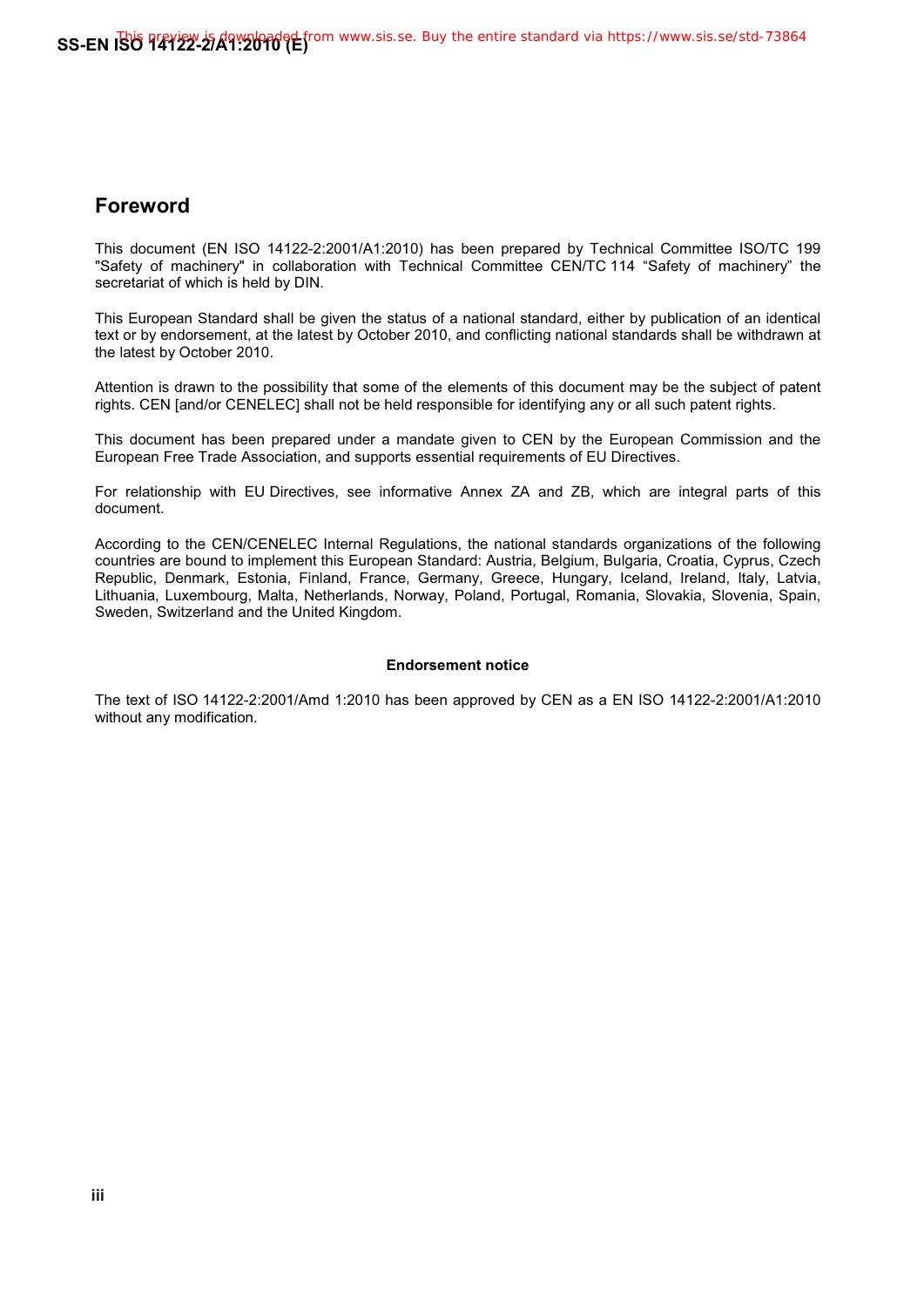### **Safety of machinery — Permanent means of access to machinery —**

### Part 2: **Working platforms and walkways**

AMENDMENT 1

Conformant with ISO Guide 78<sup>1)</sup>, this Amendment supports regional technical regulations for machinery safety according to the principles of UNECE Recommendation  $L^2$ . It comprises minor technical changes to the existing International Standard, aimed at ensuring compliance of the current edition of ISO 14122-1 with the relevant Essential Requirements of New Approach Directive 2006/42/EC on machinery, which replaced New Approach Directive 98/37/EC and entered into force on 2009-12-29 without a transition period.

### **IMPORTANT — This Amendment does not specify any** *technical* **change not directly required as a consequence of the new European legislation.**

*Page vi, Introduction* 

Replace the second paragraph "This document is a type B standard as stated in EN 1070." with "This part of EN ISO 14122 is a type-B standard as stated in EN ISO 12100-1.".

Delete the third paragraph beginning with "This standard is to be read in conjunction with […]".

In the fifth paragraph (after Note 1), replace "EN 292-2" with " EN ISO 12100-2".

*Page 1, Scope* 

-

Number the existing Note as Note 1 and add the following Note 2:

NOTE 2 For mobile machinery, alternative requirements can apply due to their dimensions and particular conditions of use.

*Page 1, Normative references*

Delete the references to EN 292-1, EN 292-2 and its amendment, and EN 1070.

Add the following references:

EN ISO 12100-1, *Safety of machinery — Basic concepts, general principles for design — Part 1: Basic terminology, methodology* 

EN ISO 12100-2, *Safety of machinery — Basic concepts, general principles for design — Part 2: Technical principles*

<sup>1)</sup> ISO Guide 78:2008, *Safety of machinery — Rules for drafting and presentation of safety standards*.

<sup>2)</sup> United Nations Economic Commission for Europe (UNECE), International Model for Technical Harmonization.